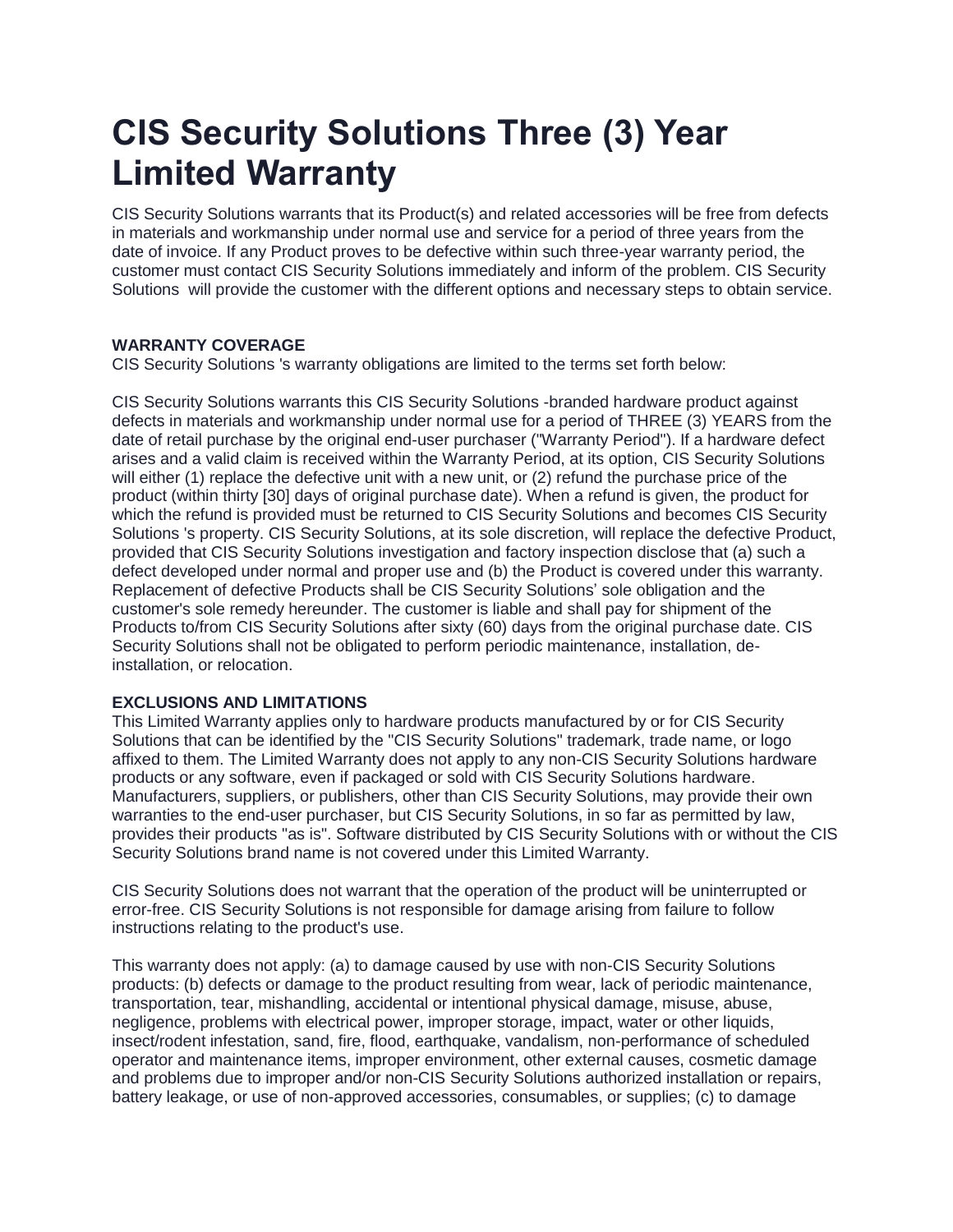caused by operating the product outside the permitted or intended uses described by CIS Security Solutions; (d) to damage caused by tampered with, altered, changed, modified, disassembled, serviced or repaired (including upgrades and expansions) performed by anyone who is not a representative of CIS Security Solutions or a Certified CIS Security Solutions Service Partner; (e) to a product or part that has been modified to significantly alter functionality or capability without the written permission of CIS Security Solutions; (f) to consumable parts, such as lamps, batteries, rubber wheels, etc. unless damage has occurred due to a defect in materials or workmanship; (g) if any CIS Security Solutions serial number has been removed or defaced; or (h) products for which CIS Security Solutions has not received payment

TO THE EXTENT PERMITTED BY LAW, THIS WARRANTY AND REMEDIES SET FORTH ABOVE ARE EXCLUSIVE AND IN LIEU OF ALL OTHER WARRANTIES, REMEDIES AND CONDITIONS, WHETHER ORAL OR WRITTEN, STATUTORY, EXPRESS OR IMPLIED. AS PERMITTED BY APPLICABLE LAW, CIS SECURITY SOLUTIONS SPECIFICALLY DISCLAIMS ANY AND ALL STATUTORY OR IMPLIED WARRANTIES, INCLUDING, WITHOUT LIMITATION, WARRANTIES OF MERCHANTABILITY, FITNESS FOR A PARTICULAR PURPOSE AND WARRANTIES AGAINST HIDDEN OR LATENT DEFECTS. IF CIS SECURITY SOLUTIONS CANNOT LAWFULLY DISCLAIM STATUTORY OR IMPLIED WARRANTIES THEN TO THE EXTENT PERMITTED BY LAW, ALL SUCH WARRANTIES SHALL BE LIMITED IN DURATION TO THE DURATION OF THIS EXPRESS WARRANTY AND REPLACEMENT SERVICE AS DETERMINED BY CIS SECURITY SOLUTIONS IN ITS SOLE DISCRETION. NO CIS SECURITY SOLUTIONS PARTNER, RESELLER, AGENT, OR EMPLOYEE IS AUTHORIZED TO MAKE ANY MODIFICATION, EXTENSION, OR ADDITION TO THIS WARRANTY.

EXCEPT AS PROVIDED IN THIS WARRANTY AND TO THE EXTENT PERMITTED BY LAW, CIS SECURITY SOLUTIONS IS NOT RESPONSIBLE FOR DIRECT, SPECIAL, INCIDENTAL OR CONSEQUENTIAL DAMAGES RESULTING FROM ANY BREACH OF WARRANTY OR CONDITION, OR UNDER ANY OTHER LEGAL THEORY, INCLUDING BUT NOT LIMITED TO LOSS OF USE; LOSS OF REVENUE; LOSS OF ACTUAL OR ANTICIPATED PROFITS (INCLUDING LOSS OF PROFITS ON CONTRACTS); LOSS OF THE USE OF MONEY; LOSS OF ANTICIPATED SAVINGS; LOSS OF BUSINESS; LOSS OF OPPORTUNITY; LOSS OF GOODWILL; LOSS OF REFUTATION; LOSS OR DAMAGE TO OR CORRUPTION OF DATA; OR ANY INDIRECT OR CONSEQUENTIAL LOSS OR DAMAGE HOWSOEVER CAUSED INCLUDING THE REPLACEMENT OF EQUIPMENT AND PROPERTY, ANY COSTS OF RECOVERING, PROGRAMMING, OR REPRODUCING ANY PROGRAM OR DATA STORED OR USED WITH CIS SECURITY SOLUTIONS PRODUCTS AND ANY FAILURE TO MAINTAIN THE CONFIDENTIALITY OF DATA STORED ON THE PRODUCT. THE FOREGOING LIMITATION SHALL NOT APPLY TO DEATH OR PERSONAL INJURY CLAIMS. CIS SECURITY SOLUTIONS DISCLAIMS ANY REPRESENTATION THAT IT WILL BE ABLE TO REPAIR ANY PRODUCT UNDER THIS WARRANTY OR MAKE A PRODUCT EXCHANGE WITHOUT RISK TO OR LOSS OE THE PROGRAMS OR DATA.

CONSUMER PROTECTION LAWS FOR CONSUMERS WHO ARE COVERED BY CONSUMER PROTECTION LAWS OR REGULATIONS IN THEIR COUNTRY OF PURCHASE OR, IF DIFFERENT, THEIR COUNTRY OF RESIDENCE, THE BENEFITS CONFERRED BY THIS WARRANTY ARE IN ADDITION TO ALL RIGHTS AND REMEDIES CONVEYED BY SUCH CONSUMER PROTECTION LAWS AND REGULATIONS. Some countries, states, and provinces do not allow the exclusion or limitation of incidental or consequential damages or exclusions or limitations on the duration of implied warranties or conditions, so the above limitations or exclusions may not apply to you. This warranty gives you specific legal rights, and you may also have other rights that vary by country, state or province.